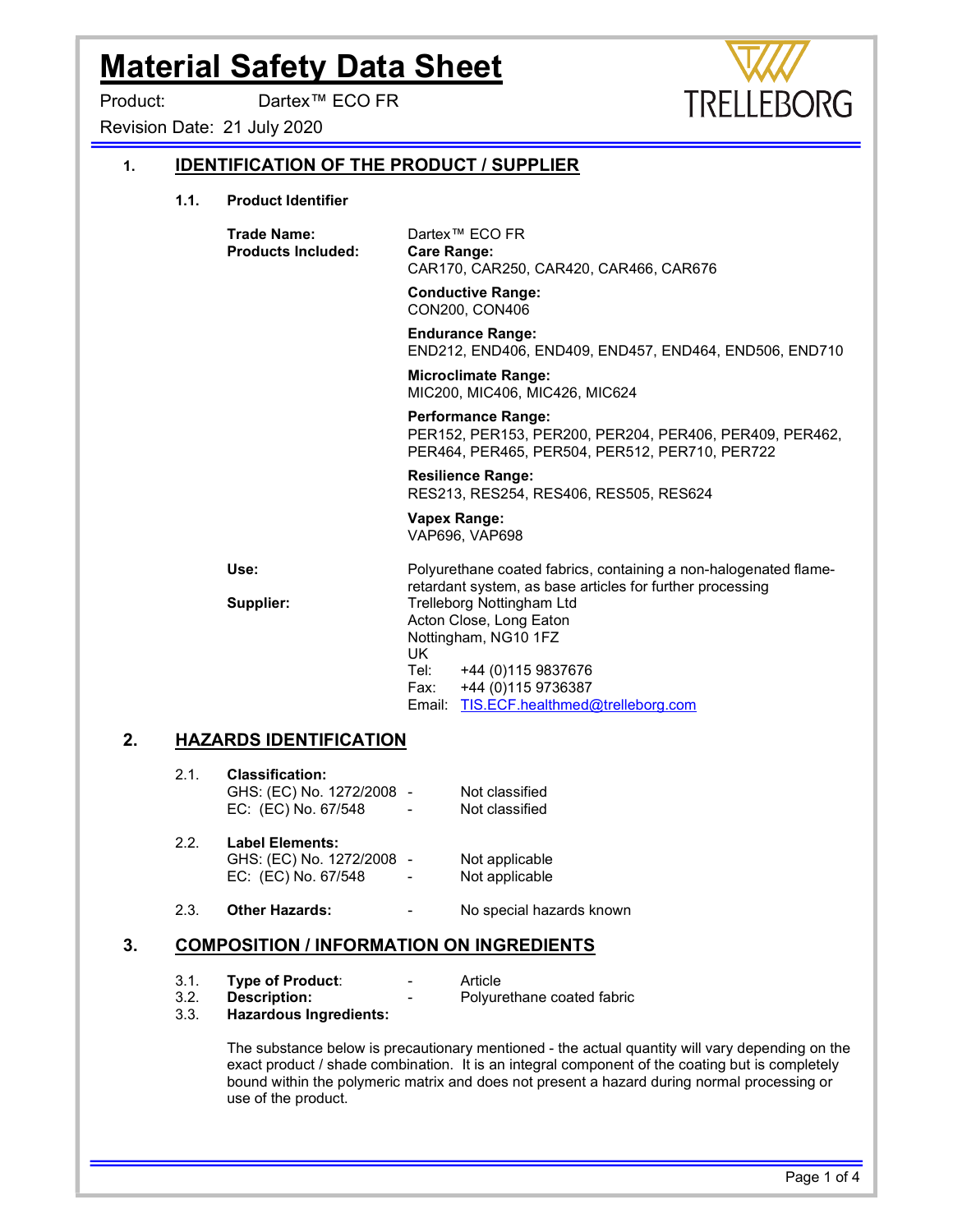#### Product: Dartex™ ECO FR

Revision Date: 21 July 2020

| WW         |
|------------|
| TRELLEBORG |

| Component          | <b>EC Number</b> | <b>CAS Number</b> |
|--------------------|------------------|-------------------|
| Melamine Cyanurate | 253-575-7        | 37640-57-6        |

#### 4. FIRST AID MEASURES

- 
- 4.2. **Inhalation:** Physical Physical Physical Physical Physical Physical Physical Physical Physical Physical Physical Physical Physical Physical Physical Physical Physical Physical Physical Physical Physical Physical Physi
- 
- 4.4. Eye contact: The Contact Contact Contact Contact Contact Contact Contact Contact Contact Contact Contact Contact Contact Contact Contact Contact Contact Contact Contact Contact Contact Contact Contact Contact Contact
- 4.5. Ingestion: The Contract Latin Contract Point Rinse mouth with water
- 4.1. **General information:** No special measures required
	-
- 4.3. **Skin contact:**  $\qquad \qquad -$  Non-irritant (ISO 10993-10)
	-

Seek medical advice in case of complaints

## 5. FIRE FIGHTING MEASURES

| 5.1. | Extinguishing media:    | $\sim$ | Water spray is most effective<br>$CO2$ , powder or alcohol resistant foam may also be used                                                                           |
|------|-------------------------|--------|----------------------------------------------------------------------------------------------------------------------------------------------------------------------|
| 5.2. | <b>Special Hazards:</b> | $\sim$ | May give off hazardous gases when ignited, including<br>carbon monoxide, oxides of nitrogen, hydrogen cyanide and<br>various incompletely oxidised organic products. |

## 6. ACCIDENTAL RELEASE MEASURES

6.1. **Personal precautions:** The Real Property of the Not required 6.2. **Environmental precautions:** - No special measures required 6.3. Spillage procedure: The Contract Pick up mechanically

# 7. HANDLING AND STORAGE

| 7.1. | General: | No special measures required.<br>The fabric should be manufactured into the final product<br>within 6 months of receipt.                                                                                                                                                                                |
|------|----------|---------------------------------------------------------------------------------------------------------------------------------------------------------------------------------------------------------------------------------------------------------------------------------------------------------|
| 7.2. | Storage: | Store in sealed containers in a dry, well-ventilated area.<br>Store between 5°C and 40°C.<br>Do not expose to fumes such as combustion engine exhaust<br>gases as this may result in yellowing of the textile.<br>Do not store at a relative humidity greater than 70% for<br>extended periods of time. |

# 8. EXPOSURE CONTROLS / PERSONAL PROTECTION

| -8.1. | Exposure limits:          | $\sim$ | None applicable                |               |
|-------|---------------------------|--------|--------------------------------|---------------|
| 8.2.  | <b>Exposure controls:</b> | $\sim$ | <b>Respiratory protection:</b> | None required |
|       |                           |        | <b>Skin protection:</b>        | None required |
|       |                           |        | Eye protection:                | None required |

### 9. PHYSICAL AND CHEMICAL PROPERTIES

9.1. General information: pH: <br>
Flash point: Not applicable<br>
Not applicable Flammability: Data not available

**Physical state:** Polyurethane transfer coated skin on various fabrics<br>
Colour: Various - customer defined Colour: Various - customer defined Odourless Not applicable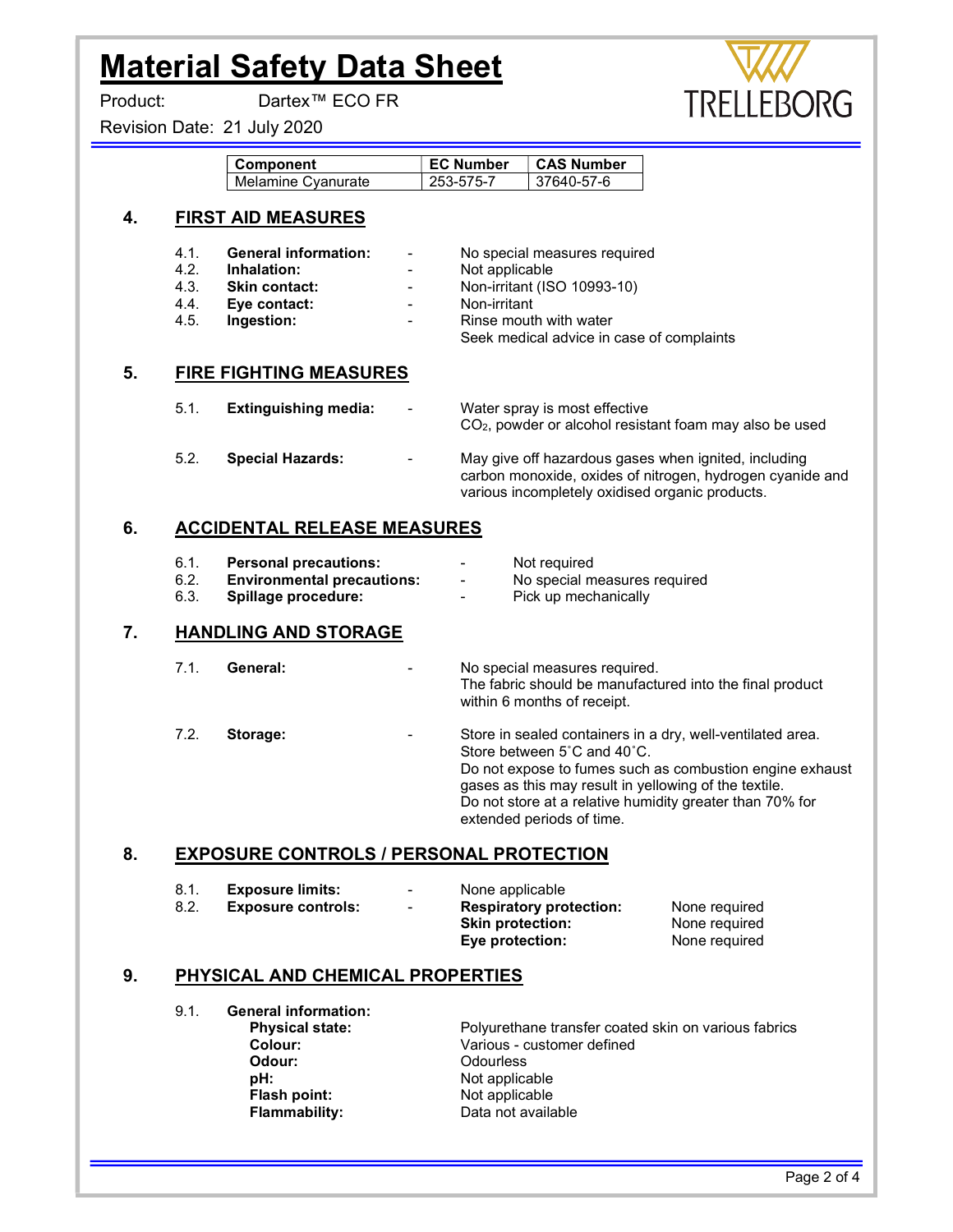Product: Dartex™ ECO FR

Revision Date: 21 July 2020

**Explosive limits:** Not applicable Vapour pressure: Not applicable<br>
Auto ignition temperature: Not applicable Auto ignition temperature: Viscosity: Not applicable<br>
Dust explosion hazard: Not applicable Dust explosion hazard: Oxidising properties: Not applicable

## 10. STABILITY / REACTIVITY

directed

- -

10.1. **Chemical stability:** - No thermal decomposition under normal conditions<br>10.2. **Decomposition products:** - No hazardous decomposition products when used a **Decomposition products: -** No hazardous decomposition products when used as

#### 11. TOXICOLOGICAL INFORMATION

11.1. Information on toxicological effects: Skin irritation: Non-irritant<br>
Eve damage / irritant: Non-irritant Eye damage / irritant: Respiratory sensitisation: Non-sensitising

#### 12. ECOLOGICAL INFORMATION

12.1. Not regarded as harmful to the environment

#### 13. DISPOSAL CONSIDERATIONS

13.1. Product:

Disposal should be by landfill or incineration in accordance with local regulations.

13.2. Packaging:

Where packaging is not re-used, disposal must be made according to local regulations.

#### 14. TRANSPORT INFORMATION

|       | 14.1. Land Transport<br>ADR / RID       | Not dangerous product |
|-------|-----------------------------------------|-----------------------|
| 14.2. | <b>Water Transport</b><br>IMDG / AND    | Not dangerous product |
|       | 14.3. Air Transport<br><b>ICAO/IATA</b> | Not dangerous product |

#### 15. REGULATORY INFORMATION

- 15.1. Safety phrases: The Cone applicable
- 15.2. Water hazard class: None applicable
- 15.3. REACH: Dartex™ coated fabrics are considered to be articles

### 16. OTHER INFORMATION

16.1. Disclaimer: